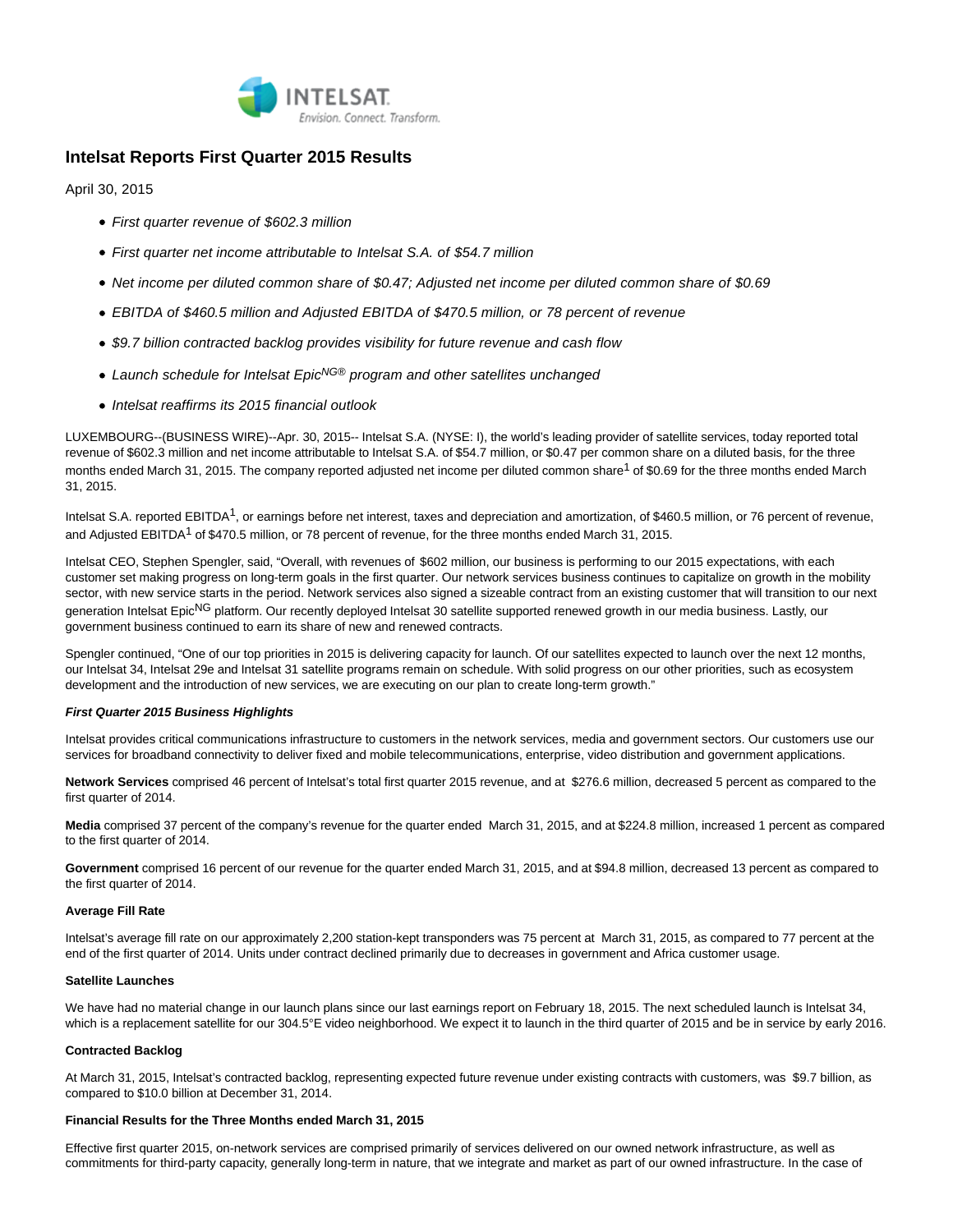third-party services in support of government applications, the commitments for third-party capacity are shorter and matched to the government contracting period, and thus remain classified as off-network services. Off-network services can include transponder services and other satellite-based transmission services, such as mobile satellite services ("MSS"), which are sourced from other operators, often in frequencies not available on our network. Under the category Off-Network and Other Revenues, we also include revenues from consulting and other services. In addition, effective first quarter 2015, certain revenues have been reclassified between transponder services and managed services across our customer sets in order to better reflect the nature of the underlying business.

A supplemental schedule of historical revenues was prepared for the periods 2013-2014 by quarter and full year that reflects the above classification changes. The supplemental schedule is attached to our quarterly commentary issued this morning.

**Total On-Network Revenue** decreased by \$22.2 million, or 4 percent, to \$552.0 million, as compared to the three months ended March 31, 2014:

- **Transponder services** reported an aggregate decrease of \$11.9 million, primarily due to a \$10.4 million decrease in revenue from network services customers, mainly due to reductions related to the competitive environment, largely for services delivered in Africa and reductions in point-to-point and consumer broadband services. Transponder services also declined due to a \$7.8 million reduction in revenue from capacity sold for government applications to customers primarily in the North America region. These decreases were partially offset by a \$6.3 million net increase for direct-to-home ("DTH") and distribution services sold to media customers mainly in the North America and Latin America regions.
- **Managed services** reported an aggregate decrease of \$6.4 million, largely due to a \$3.5 million decline in revenue from capacity sold for government applications, and a \$2.5 million decrease in revenue from media customers for occasional use services.
- **Channel** reported an aggregate decrease of \$3.8 million due to the continued migration of international point-to-point satellite traffic to fiber optic cable, a trend we expect to continue.

**Total Off-Network and Other Revenue** decreased by \$4.4 million, or 8 percent, to \$50.3 million:

- **Transponder, MSS and other off-network services** reported an aggregate decrease of \$2.9 million, primarily due to declines in services for government applications, largely related to reduced sales of third party off-network transponder services and MSS.
- **Satellite-related services** reported an aggregate decrease of \$1.5 million, primarily due to decreased revenue from flight operations support for third-party satellites and other services.

For the three month period ended March 31, 2015, changes in operating expenses, interest expense, net, and other significant income statement items are described below.

**Direct costs of revenue** decreased by \$0.3 million to \$83.5 million, as compared to the three months ended March 31, 2014. The decline was mainly comprised of a decrease of \$2.3 million in the cost of third-party capacity purchased related to lower sales of such services, offset by an increase of other direct costs of revenue.

**Selling, general and administrative expenses** increased by \$7.8 million, or 17 percent, to \$54.7 million, as compared to the three months ended March 31, 2014. This was primarily due to a \$7.6 million increase in bad debt expense. Bad debt expense was \$5.1 million in the first quarter of 2015, compared to a credit of \$2.6 million in the first quarter of 2014, as a result of the recovery of previously reserved balances.

**Depreciation and amortization expense** increased by \$1.8 million, or 1 percent, to \$171.4 million, as compared to the three months ended March 31, 2014. This increase primarily resulted from higher depreciation due to a satellite placed in service in the fourth quarter of 2014; partially offset by certain satellites, ground equipment and other assets becoming fully depreciated and a decrease in amortization expense.

**Interest expense, net** consists of the gross interest expense we incur together with gains and losses on interest rate swaps (which reflects net interest accrued on the interest rate swaps as well as the change in their fair value), offset by interest income earned and the amount of interest we capitalize related to assets under construction. Interest expense, net decreased by \$14.8 million, or 6 percent, to \$226.0 million for the three months ended March 31, 2015, as compared to \$240.8 million for the three months ended March 31, 2014.

The decrease in interest expense, net was principally due to the following:

- a net decrease of \$11.2 million as a result of our debt redemption in 2014; and
- a decrease of \$3.6 million resulting from higher capitalized interest of \$18.7 million for the three months ended March 31, 2015, as compared to \$15.1 million for the three months ended March 31, 2014, resulting from increased levels of satellites and related assets under construction.

The non-cash portion of interest expense, net was \$5.0 million for the three months ended March 31, 2015. The non-cash interest expense consisted of the amortization of deferred financing fees incurred as a result of new or refinanced debt and the amortization and accretion of discounts and premiums.

**Other expense, net** was \$3.6 million, as compared to other income, net of \$0.4 million, for the three months ended March 31, 2014. The difference of \$4.0 million was primarily due to an increase in exchange rate losses mainly related to our business conducted in Brazilian reais.

**Provision for income taxes** was \$7.5 million, as compared to \$5.4 million for the three months ended March 31, 2014. The difference was principally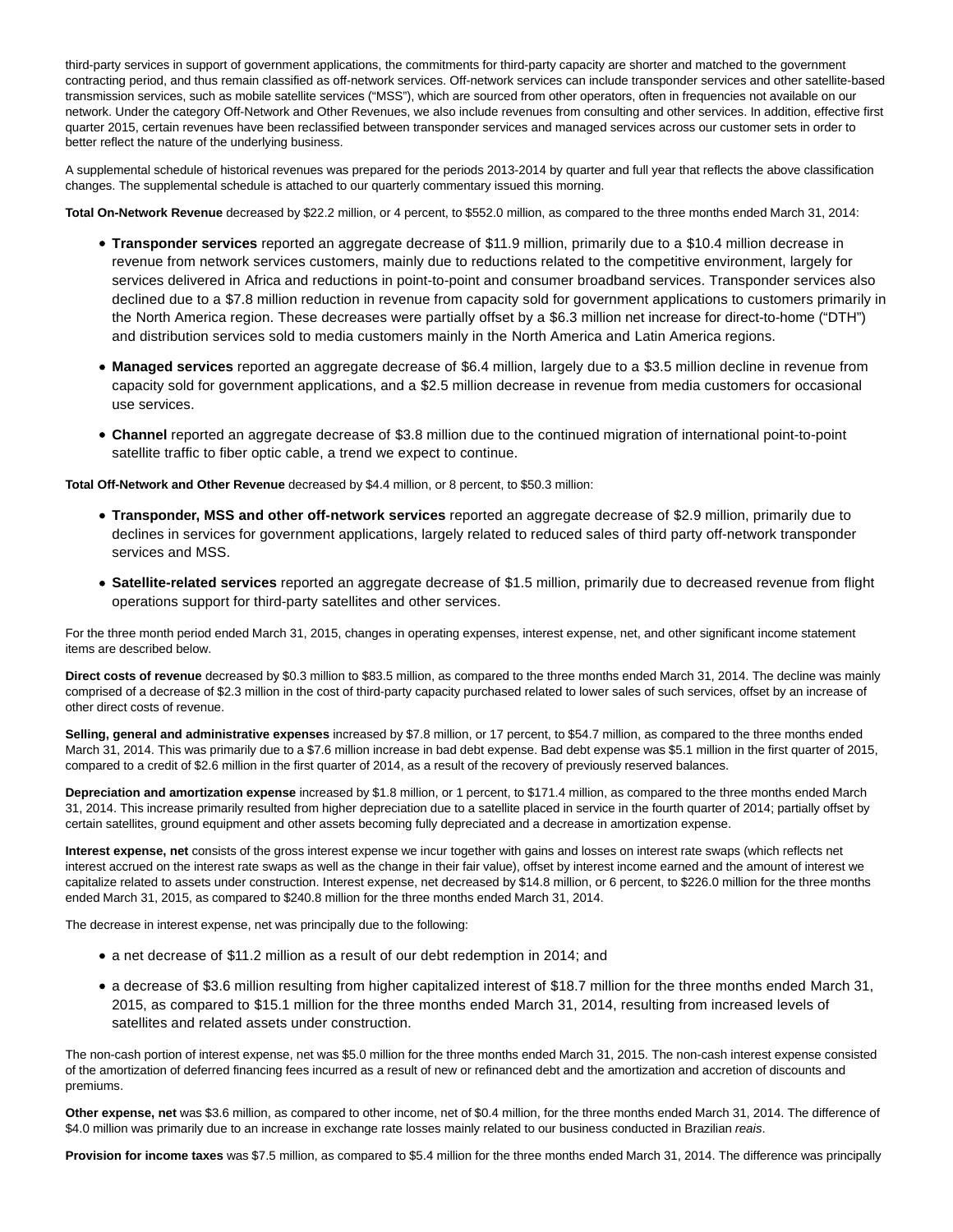due to the recognition of certain previously unrecognized tax benefits in three months ended March 31, 2014 as a result of the conclusion of a U.S. Internal Revenue Service audit. Cash paid for income taxes, net of refunds, totaled \$14.1 million for the three months ended March 31, 2015 compared to \$15.5 million for the same period in 2014.

### **EBITDA, Adjusted EBITDA, Net Income, Net Income per Diluted Common Share and Adjusted Net Income per Diluted Common Share**

**EBITDA** was \$460.5 million for the three months ended March 31, 2015, as compared to \$498.7 million for the same period in 2014. The decline was primarily due to lower revenue and an increase in exchange rate losses in 2015 noted above, as well as bad debt expense in 2015, compared to a credit in 2014.

**Adjusted EBITDA** was \$470.5 million for the three months ended March 31, 2015, or 78 percent of revenue, compared to \$505.8 million, or 80 percent of revenue, for the same period in 2014.

**Net income attributable to Intelsat S.A.** was \$54.7 million for the three months ended March 31, 2015, compared to net income of \$81.9 million for the same period in 2014, reflecting the various items discussed above.

**Net income per diluted common share attributable to Intelsat S.A.** was \$0.47 for the three months ended March 31, 2015, compared to net income per diluted common share of \$0.70 for the same period in 2014.

**Adjusted net income per diluted common share attributable to Intelsat S.A.** was \$0.69 for the three months ended March 31, 2015, compared to \$0.92 for the same period in 2014.

Intelsat management has reviewed the data pertaining to the use of the Intelsat network and is providing revenue information with respect to that use by customer set and service type in the following tables. Intelsat management believes this provides a useful perspective on the changes in revenue and customer trends over time.

### **By Customer Set**

|                         |           |      | Three Months Ended Three Months Ended |      |
|-------------------------|-----------|------|---------------------------------------|------|
|                         | March 31, |      | March 31,                             |      |
|                         | 2014      |      | 2015                                  |      |
| <b>Network Services</b> | \$290.236 | 46%  | \$276.638                             | 46%  |
| Media                   | 221,800   | 36%  | 224,776                               | 37%  |
| Government              | 108.906   | 17%  | 94.840                                | 16%  |
| Other                   | 7,948     | 1%   | 6,052                                 | 1%   |
|                         | \$628.890 | 100% | \$602.306                             | 100% |

### **By Service Type**

|                                                 | March 31, |      | <b>Three Months Ended Three Months Ended</b><br>March 31, |      |  |
|-------------------------------------------------|-----------|------|-----------------------------------------------------------|------|--|
|                                                 | 2014      |      | 2015                                                      |      |  |
| <b>On-Network Revenues</b>                      |           |      |                                                           |      |  |
| Transponder services                            | \$453.115 | 72%  | \$441,174                                                 | 73%  |  |
| Managed services                                | 105,202   | 17%  | 98.784                                                    | 16%  |  |
| Channel                                         | 15,859    | 3%   | 12,048                                                    | 2%   |  |
| Total on-network revenues                       | 574,176   | 91%  | 552.006                                                   | 92%  |  |
| <b>Off-Network and Other Revenues</b>           |           |      |                                                           |      |  |
| Transponder, MSS and other off-network services | 43,621    | 7%   | 40.725                                                    | 7%   |  |
| Satellite-related services                      | 11,093    | 2%   | 9,575                                                     | 2%   |  |
| Total off-network and other revenues            | 54,714    | 9%   | 50,300                                                    | 8%   |  |
| Total                                           | \$628.890 | 100% | \$602.306                                                 | 100% |  |

### **Free Cash Flow from Operations**

Free cash flow from operations<sup>1</sup> was \$199.4 million during the three months ended March 31, 2015. Free cash flow from operations is defined as net cash provided by operating activities, less payments for satellites and other property and equipment (including capitalized interest).

Payments for satellites and other property and equipment during the three months ended March 31, 2015, totaled \$187.0 million. Cash and cash equivalents at March 31, 2015 was \$258.7 million.

### **Financial Outlook 2015**

Today, Intelsat reaffirmed in all material respects its 2015 financial outlook previously provided in February 2015, in which the company expects the following:

**Revenue**: Intelsat forecasts full year 2015 revenue of \$2.330 billion to \$2.380 billion.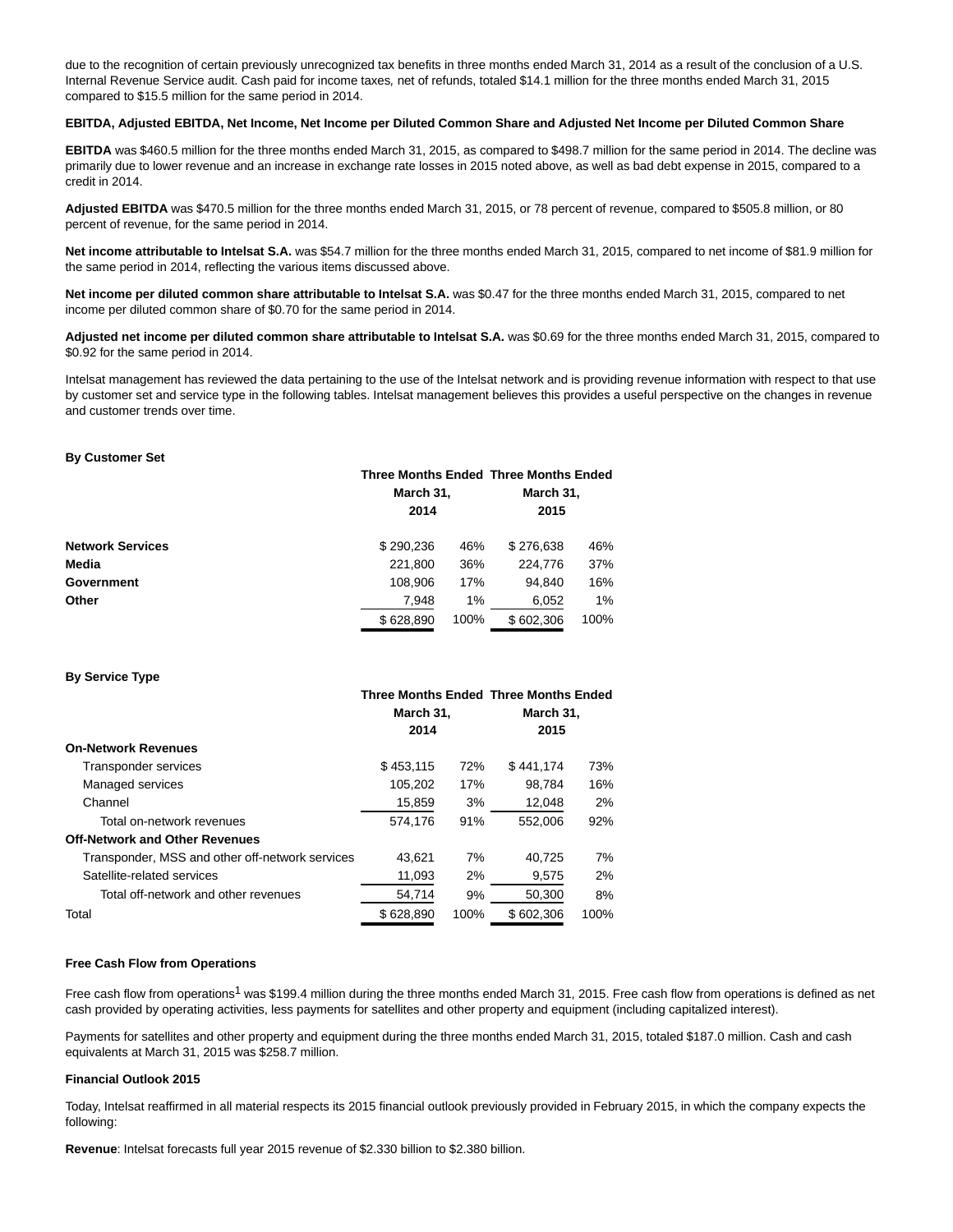**Adjusted EBITDA**: Intelsat forecasts Adjusted EBITDA performance for the full year 2015 to be in a range of \$1.81 billion to \$1.86 billion.

**Capital Expenditures:** We expect capital expenditures ranges of:

- 2015: \$775 million to \$850 million;
- 2016: \$625 million to \$700 million; and
- 2017: \$725 million to \$825 million.

Capital expenditure guidance assumes investment in twelve satellites in the concept, design or manufacturing phase for the three calendar year "Guidance Period" of 2015 through 2017. In addition, two custom payloads are being built for us on third-party satellites, which will not require capital expenditure. Of the twelve satellites in our capital expenditure guidance, we expect to launch one satellite in 2015, four satellites in 2016, and one satellite in 2017, and will continue work on the six remaining satellites for which construction will extend beyond the Guidance Period.

We expect to launch two of our new Intelsat Epic<sup>NG</sup> high-throughput satellites in 2016, increasing our total transmission capacity. By the conclusion of the Guidance Period in 2017, the net number of transponder equivalents will increase by a compound annual growth rate (CAGR) of 7.5 percent as a result of the satellites entering service during the Guidance Period. The growth also includes capacity from one of the customized payloads noted above which we expect will be launched in 2016.

Our capital expenditures guidance includes capitalized interest.

**Prepayments:** During the Guidance Period, we expect to receive significant customer prepayments under our existing customer service contracts.

We expect prepayment ranges of:

- 2015: \$125 million to \$150 million;
- 2016: \$0 million to \$25 million; and
- 2017: \$0 million, as no prepayments are currently contracted for this period.

The annual classification of capital expenditure and prepayments could be affected by the timing of achievement of contract, satellite manufacturing, launch and other milestones.

Prepayments during the three months ended March 31, 2015 totaled \$42.9 million.

**Debt Reduction:** As was previously disclosed, Intelsat made a \$49 million revolver repayment in early 2015. Based upon the guidance provided above, Intelsat expects no further material debt repayment in 2015.

**Cash Taxes:** Expected to be approximately 1.5 percent of revenue for each of the next several years.

- - - - - - - - - - - - - - - - - - - - - - - - - -

<sup>1</sup>In this release, financial measures are presented both in accordance with GAAP and also on a non-GAAP basis. EBITDA, Adjusted EBITDA, free cash flow from operations, Adjusted net income per diluted common share attributable to Intelsat S.A. and related margins included in this release are non-GAAP financial measures. Please see the consolidated financial information below for information reconciling non-GAAP financial measures to comparable GAAP financial measures.

## **Q1 2015 Quarterly Commentary**

As previously announced, Intelsat is providing a detailed quarterly commentary on the company's business trends and financial performance prior to the live earnings call. Please visi[t http://investors.intelsat.com f](http://cts.businesswire.com/ct/CT?id=smartlink&url=http%3A%2F%2Finvestors.intelsat.com&esheet=51092035&newsitemid=20150430005274&lan=en-US&anchor=http%3A%2F%2Finvestors.intelsat.com&index=1&md5=7c86d4c725ac5e10dfe21ff31a48f242)or management's commentary on the company's progress against its long-term strategic priorities and outlook for 2015.

## **Conference Call Information**

Intelsat management will hold a public conference call at 11:00 a.m. EDT on Thursday, April 30, 2015 to discuss the company's financial results for the first quarter ended March 31, 2015. Access to the live conference call will also be available via the Internet a[t www.intelsat.com/investors.](http://cts.businesswire.com/ct/CT?id=smartlink&url=http%3A%2F%2Fwww.intelsat.com%2Finvestors&esheet=51092035&newsitemid=20150430005274&lan=en-US&anchor=www.intelsat.com%2Finvestors&index=2&md5=7f1b5c0af9a3a1a47665e86c88fd4f4f) To participate on the live call, participants should dial +1 844-834-1428 from North America, and +1 920-663-6274 from all other locations. The participant pass code is 16502249.

Participants will have access to a replay of the webcast and conference call through May 7, 2015. The replay number for U.S.-based participants is +1 855-859-2056 and for non-U.S. participants is +1 404-537-3406. The participant code for the replay is 16502249.

### About Intelsat

Intelsat S.A. (NYSE: I) is the world's leading provider of satellite services, delivering high performance connectivity solutions for media, fixed and mobile broadband infrastructure, enterprise and government and military applications. Intelsat's satellite, teleport and fiber infrastructure is unmatched in the industry, setting the standard for transmissions of video and broadband services. From the globalization of content and the proliferation of HD, to the expansion of cellular networks and mobile broadband access, Intelsat creates value for its customers through creative space-based solutions. Envision...Connect...Transform...wintelsat. For more information, visi[t www.intelsat.com.](http://cts.businesswire.com/ct/CT?id=smartlink&url=http%3A%2F%2Fwww.intelsat.com&esheet=51092035&newsitemid=20150430005274&lan=en-US&anchor=www.intelsat.com&index=3&md5=f87b9006ba4ddb2674e54537bd9372cf)

#### **Intelsat Safe Harbor Statement:**

Statements in this news release and certain oral statements from time to time by representatives of the company constitute "forward-looking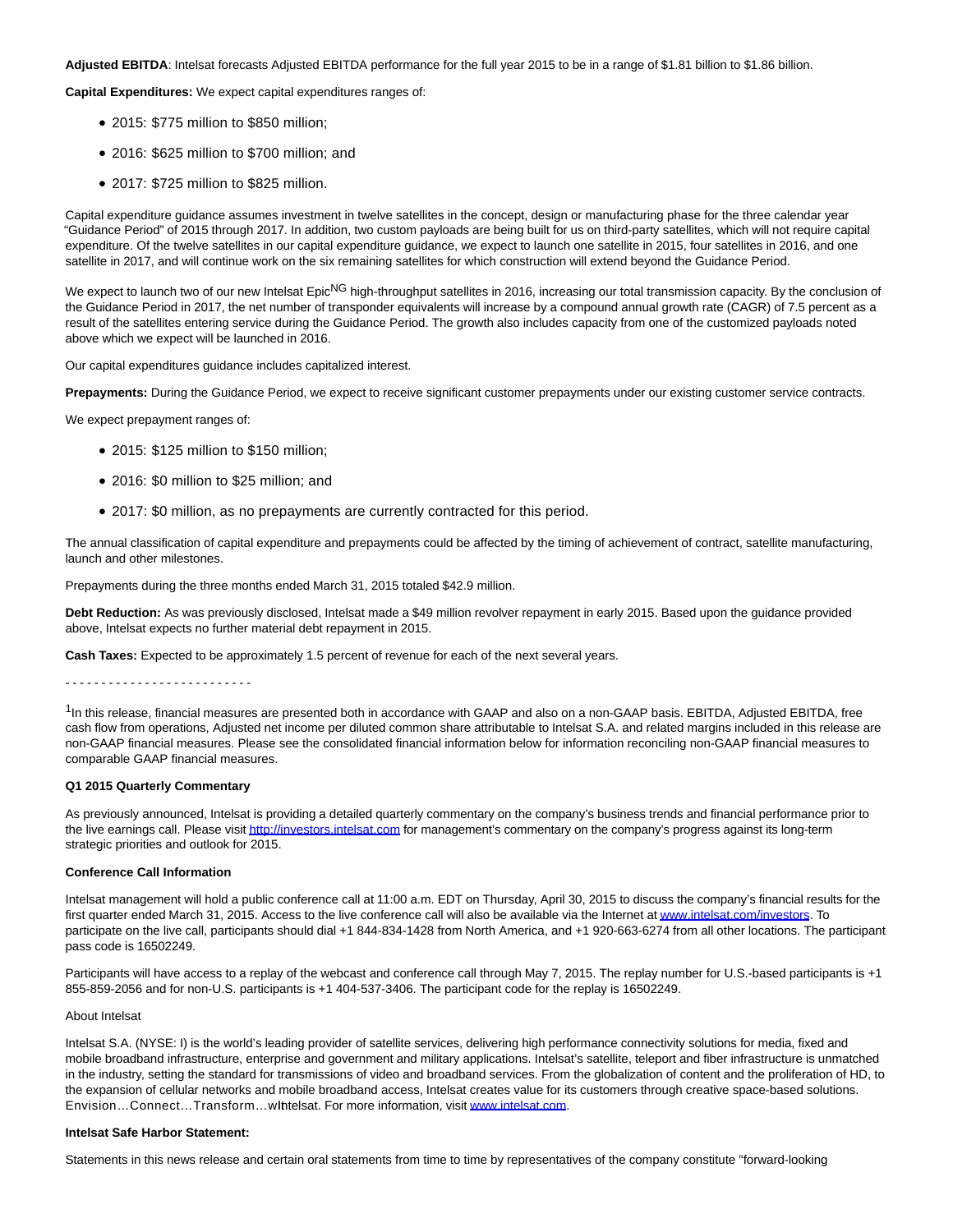statements" that do not directly or exclusively relate to historical facts. When used in this earnings release, the words "may," "will," "might," "should," "expect," "plan," "anticipate," "project," "believe," "estimate," "predict," "intend," "potential," "outlook," and "continue," and the negative of these terms, and other similar expressions are intended to identify forward-looking statements and information. Forward-looking statements include: our expectation that our media business will benefit in the near to mid-term from the launch of three satellites that serve our video neighborhoods; our plans for satellite launches in the near to mid-term; our guidance regarding our expectations for our revenue performance, including in our different customer sets, and Adjusted EBITDA performance in 2015; our capital expenditure and customer prepayment guidance for 2015 and the next several years; our expectations as to the increased number of transponder equivalents on our fleet over the next several years; our expectations as to the level of our cash tax expenses over the next several years; our debt repayment guidance for 2015; and our belief that as we execute on our initiatives, we will build the inventory and service capabilities to allow us to capture future growth, including in emerging opportunities that we believe represent larger and more sustainable markets for our services.

The forward-looking statements reflect Intelsat's intentions, plans, expectations, assumptions and beliefs about future events and are subject to risks, uncertainties and other factors, many of which are outside of Intelsat's control. Important factors that could cause actual results to differ materially from the expectations expressed or implied in the forward-looking statements include known and unknown risks. Some of the factors that could cause actual results to differ from historical results or those anticipated or predicted by these forward-looking statements include: risks associated with operating our in-orbit satellites; satellite launch failures, satellite launch and construction delays and in-orbit failures or reduced performance; potential changes in the number of companies offering commercial satellite launch services and the number of commercial satellite launch opportunities available in any given time period that could impact our ability to timely schedule future launches and the prices we pay for such launches; our ability to obtain new satellite insurance policies with financially viable insurance carriers on commercially reasonable terms or at all, as well as the ability of our insurance carriers to fulfill their obligations; possible future losses on satellites that are not adequately covered by insurance; U.S. and other government regulation; changes in our contracted backlog or expected contracted backlog for future services; pricing pressure and overcapacity in the markets in which we compete; our ability to access capital markets for debt or equity; the competitive environment in which we operate; customer defaults on their obligations to us; our international operations and other uncertainties associated with doing business internationally; and litigation. Known risks include, among others, the risks described in Intelsat's annual report on Form 20-F for the year ended December 31, 2014, and its other filings with the U.S. Securities and Exchange Commission, the political, economic and legal conditions in the markets we are targeting for communications services or in which we operate and other risks and uncertainties inherent in the telecommunications business in general and the satellite communications business in particular.

Because actual results could differ materially from Intelsat's intentions, plans, expectations, assumptions and beliefs about the future, you are urged to view all forward-looking statements with caution. Intelsat does not undertake any obligation to update or revise any forward-looking statements, whether as a result of new information, future events or otherwise.

# **INTELSAT S.A. UNAUDITED CONDENSED CONSOLIDATED STATEMENTS of INCOME (\$ in thousands, except per share amounts)**

|                                                                   | <b>Three Months Ended Three Months Ended</b><br>March 31, 2014 |         | March 31, 2015 |         |
|-------------------------------------------------------------------|----------------------------------------------------------------|---------|----------------|---------|
| Revenue                                                           | \$                                                             | 628,890 | \$             | 602,306 |
| Operating expenses:                                               |                                                                |         |                |         |
| Direct costs of revenue (excluding depreciation and amortization) |                                                                | 83,759  |                | 83,467  |
| Selling, general and administrative                               |                                                                | 46,846  |                | 54,672  |
| Depreciation and amortization                                     |                                                                | 169,585 |                | 171,405 |
| Total operating expenses                                          |                                                                | 300,190 |                | 309,544 |
| Income from operations                                            |                                                                | 328.700 |                | 292,762 |
| Interest expense, net                                             |                                                                | 240,801 |                | 225,974 |
| Other income (expense), net                                       |                                                                | 395     |                | (3,638) |
| Income before income taxes                                        |                                                                | 88,294  |                | 63,150  |
| Provision for income taxes                                        |                                                                | 5,398   |                | 7,485   |
| Net income                                                        |                                                                | 82,896  |                | 55,665  |
| Net income attributable to noncontrolling interest                |                                                                | (950)   |                | (948)   |
| Net income attributable to Intelsat S.A.                          |                                                                | 81,946  | \$             | 54,717  |

Net income per common share attributable to Intelsat S.A.:

| <b>Basic</b>   | 0.77 | 0.51       |
|----------------|------|------------|
| <b>Diluted</b> | 0.70 | \$<br>0.47 |

# **INTELSAT S.A.**

# **UNAUDITED RECONCILIATION OF NET INCOME TO EBITDA**

**(\$ in thousands)**

|                |    |        | <b>Three Months Ended Three Months Ended</b> |        |  |  |
|----------------|----|--------|----------------------------------------------|--------|--|--|
| March 31, 2014 |    |        | March 31, 2015                               |        |  |  |
|                | \$ | 82.896 | \$                                           | 55,665 |  |  |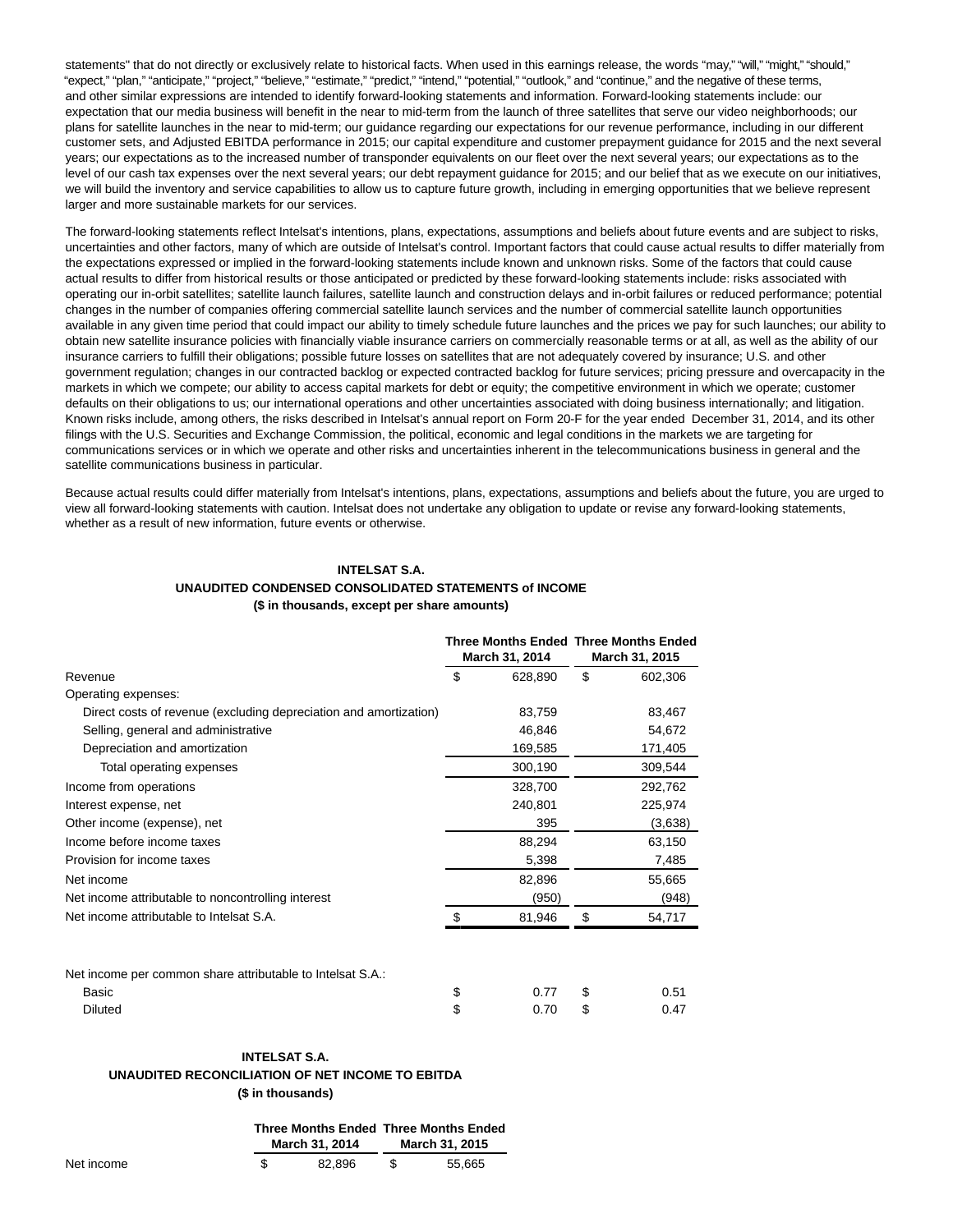| Add:                          |   |         |   |         |
|-------------------------------|---|---------|---|---------|
| Interest expense, net         |   | 240,801 |   | 225,974 |
| Provision for income taxes    |   | 5,398   |   | 7,485   |
| Depreciation and amortization |   | 169,585 |   | 171,405 |
| <b>EBITDA</b>                 | S | 498,680 | S | 460,529 |
|                               |   |         |   |         |
|                               |   |         |   |         |

| <b>EBITDA Margin</b> | 79% | 76% |
|----------------------|-----|-----|
|                      |     |     |

## **Note:**

Intelsat calculates a measure called EBITDA to assess the operating performance of Intelsat S.A. EBITDA consists of earnings before net interest, taxes and depreciation and amortization. Given our high level of leverage, refinancing activities are a frequent part of our efforts to manage our costs of borrowing. EBITDA is a measure commonly used in the FSS sector, and we present EBITDA to enhance the understanding of our operating performance. We use EBITDA as one criterion for evaluating our performance relative to that of our peers. We believe that EBITDA is an operating performance measure, and not a liquidity measure, that provides investors and analysts with a measure of operating results unaffected by differences in capital structures, capital investment cycles and ages of related assets among otherwise comparable companies. However, EBITDA is not a measure of financial performance under U.S. GAAP, and our EBITDA may not be comparable to similarly titled measures of other companies. EBITDA should not be considered as an alternative to operating income or net income, determined in accordance with U.S. GAAP, as an indicator of our operating performance, or as an alternative to cash flows from operating activities, determined in accordance with U.S. GAAP, as an indicator of cash flows, or as a measure of liquidity.

## **INTELSAT S.A. UNAUDITED RECONCILIATION OF NET INCOME TO ADJUSTED EBITDA (\$ in thousands)**

|                                        |    | Three Months Ended Three Months Ended<br>March 31, 2014 | <b>March 31, 2015</b> |         |
|----------------------------------------|----|---------------------------------------------------------|-----------------------|---------|
| Net income                             | \$ | 82.896                                                  | \$                    | 55,665  |
| Add:                                   |    |                                                         |                       |         |
| Interest expense, net                  |    | 240,801                                                 |                       | 225,974 |
| Provision for income taxes             |    | 5,398                                                   |                       | 7,485   |
| Depreciation and amortization          |    | 169,585                                                 |                       | 171,405 |
| <b>EBITDA</b>                          |    | 498,680                                                 |                       | 460,529 |
| Add:                                   |    |                                                         |                       |         |
| Compensation and benefits              |    | 4,065                                                   |                       | 7,948   |
| Non-recurring and other non-cash items |    | 3,089                                                   |                       | 1,984   |
| <b>Adjusted EBITDA</b>                 | \$ | 505,834                                                 | \$                    | 470,461 |
|                                        |    |                                                         |                       |         |
| <b>Adjusted EBITDA Margin</b>          |    | 80%                                                     |                       | 78%     |

## **Note:**

Intelsat calculates a measure called Adjusted EBITDA to assess the operating performance of Intelsat S.A. Adjusted EBITDA consists of EBITDA as adjusted to exclude or include certain unusual items, certain other operating expense items and certain other adjustments as described in the table above. Our management believes that the presentation of Adjusted EBITDA provides useful information to investors, lenders and financial analysts regarding our financial condition and results of operations, because it permits clearer comparability of our operating performance between periods. By excluding the potential volatility related to the timing and extent of non-operating activities, our management believes that Adjusted EBITDA provides a useful means of evaluating the success of our operating activities. We also use Adjusted EBITDA, together with other appropriate metrics, to set goals for and measure the operating performance of our business, and it is one of the principal measures we use to evaluate our management's performance in determining compensation under our incentive compensation plans. Adjusted EBITDA measures have been used historically by investors, lenders and financial analysts to estimate the value of a company, to make informed investment decisions and to evaluate performance. Our management believes that the inclusion of Adjusted EBITDA facilitates comparison of our results with those of companies having different capital structures.

Adjusted EBITDA is not a measure of financial performance under U.S. GAAP and may not be comparable to similarly titled measures of other companies. Adjusted EBITDA should not be considered as an alternative to operating income or net income, determined in accordance with U.S. GAAP, as an indicator of our operating performance, or as an alternative to cash flows from operating activities, determined in accordance with U.S. GAAP, as an indicator of cash flows, or as a measure of liquidity.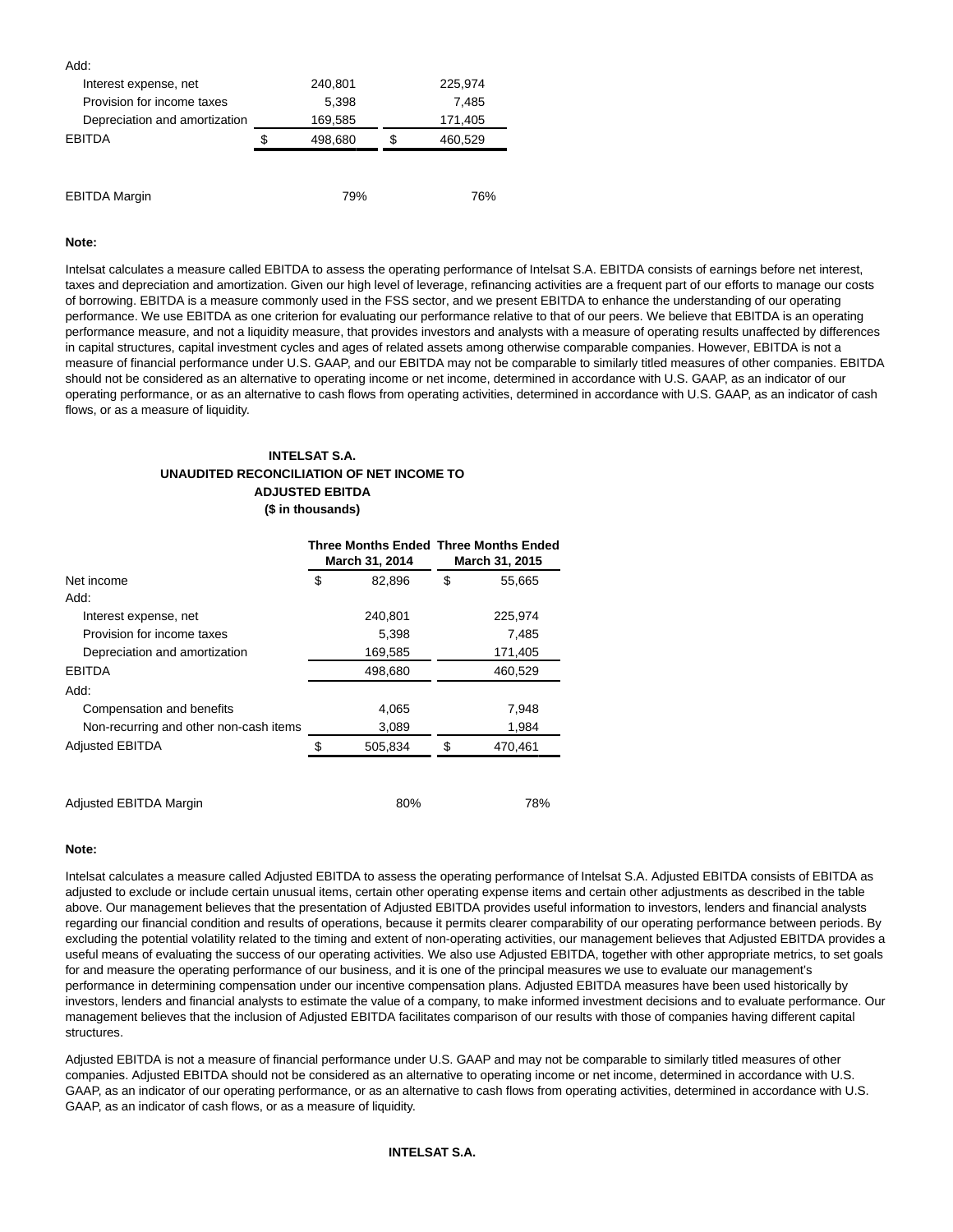## **UNAUDITED ADJUSTED NET INCOME per DILUTED COMMON SHARE (\$ in thousands, except per share amounts)**

|                                                                                    |    | March 31, 2014 | <b>Three Months Ended Three Months Ended</b><br>March 31, 2015 |        |
|------------------------------------------------------------------------------------|----|----------------|----------------------------------------------------------------|--------|
| Numerator (in thousands):                                                          |    |                |                                                                |        |
| Net income attributable to Intelsat S.A. (6)                                       | \$ | 81.946         | \$                                                             | 54,717 |
| Add (Subtract):                                                                    |    |                |                                                                |        |
| Compensation and benefits (1)                                                      |    | 4,065          |                                                                | 7,948  |
| Losses on derivative financial instruments (2)                                     |    | 1.848          |                                                                | 1,649  |
| Amortization <sup>(3)</sup>                                                        |    | 17,058         |                                                                | 15,054 |
| Non-recurring and other non-cash items (4)                                         |    | 3,089          |                                                                | 1.984  |
| Income tax effect of adjustments above & other discrete tax items (5)              |    | (1,263)        |                                                                | (186)  |
| Adjusted net income attributable to Intelsat S.A. (6)                              |    | 106,743        |                                                                | 81,166 |
| Denominator (in millions):                                                         |    |                |                                                                |        |
| Basic weighted average shares outstanding                                          |    | 106.2          |                                                                | 106.9  |
| Weighted average dilutive shares outstanding:                                      |    |                |                                                                |        |
| Preferred shares                                                                   |    | 9.6            |                                                                | 9.6    |
| Employee compensation related shares, including options and restricted share units |    | 0.8            |                                                                | 0.8    |
| Adjusted diluted weighted average shares outstanding                               |    | 116.6          |                                                                | 117.3  |
| Adjusted diluted net income per common share attributable to Intelsat S.A.         | \$ | 0.92           | \$                                                             | 0.69   |

### **Note:**

Management evaluates financial performance in part based on adjusted net income per diluted common share attributable to common shareholders. This measure consists of net income per diluted common share attributable to common shareholders as reported, as adjusted to exclude or include certain unusual items, certain other operating expense items and certain other adjustments as described in the table and footnotes below. In addition, in calculating this measure we adjusted our common shares outstanding to reflect dilution when the calculation of the numerator moved from a net loss to net income. We believe investors' understanding of our operating performance is enhanced by the disclosure of this measure. Adjusted net income per diluted common share attributable to common shareholders is not a recognized financial measure in accordance with U.S. GAAP and should not be considered a substitute for earnings per share or other financial measures as computed in accordance with U.S. GAAP and may not be comparable to similarly titled measures of other companies.

- (1) Reflects non-cash expenses incurred relating to our equity compensation plans and a portion of the expenses related to our defined benefit retirement plan and other postretirement benefits.
- (2) Represents (i) the changes in the fair value of the undesignated interest rate swaps and (ii) the difference between the amount of floating rate interest we receive and the amount of fixed rate interest we pay under such swaps, both of which are recognized in interest expense, net.
- (3) Intangible assets are amortized based on the expected pattern of consumption. We recorded amortization expense related to our backlog and other and customer intangible assets.
- (4) Reflects certain non-recurring gains and losses and non-cash items, including the following: non-recurring litigation expenses; expenses associated with the relocation of Intelsat General Corporation to our U.S. administrative headquarters facility; non-cash expense related to the recognition of expense on a straight-line basis for certain office space leases; severance, retention and relocation payments; costs associated with development activities; and other various non-recurring expenses. These costs were partially offset by non-cash income related to the recognition of deferred revenue on a straight-line basis for certain prepaid capacity service contracts.
- (5) Represents the income tax impact of the various adjustments.
- (6) The amounts for the three months ended March 31, 2015 are revised from the amounts in the Company's original press release.

# **INTELSAT S.A.**

# **CONDENSED CONSOLIDATED BALANCE SHEETS**

**(\$ in thousands, except, per share amounts)**

| As of           | As of       |
|-----------------|-------------|
| <b>December</b> | March 31,   |
| 31,             |             |
| 2014            | 2015        |
|                 | (Unaudited) |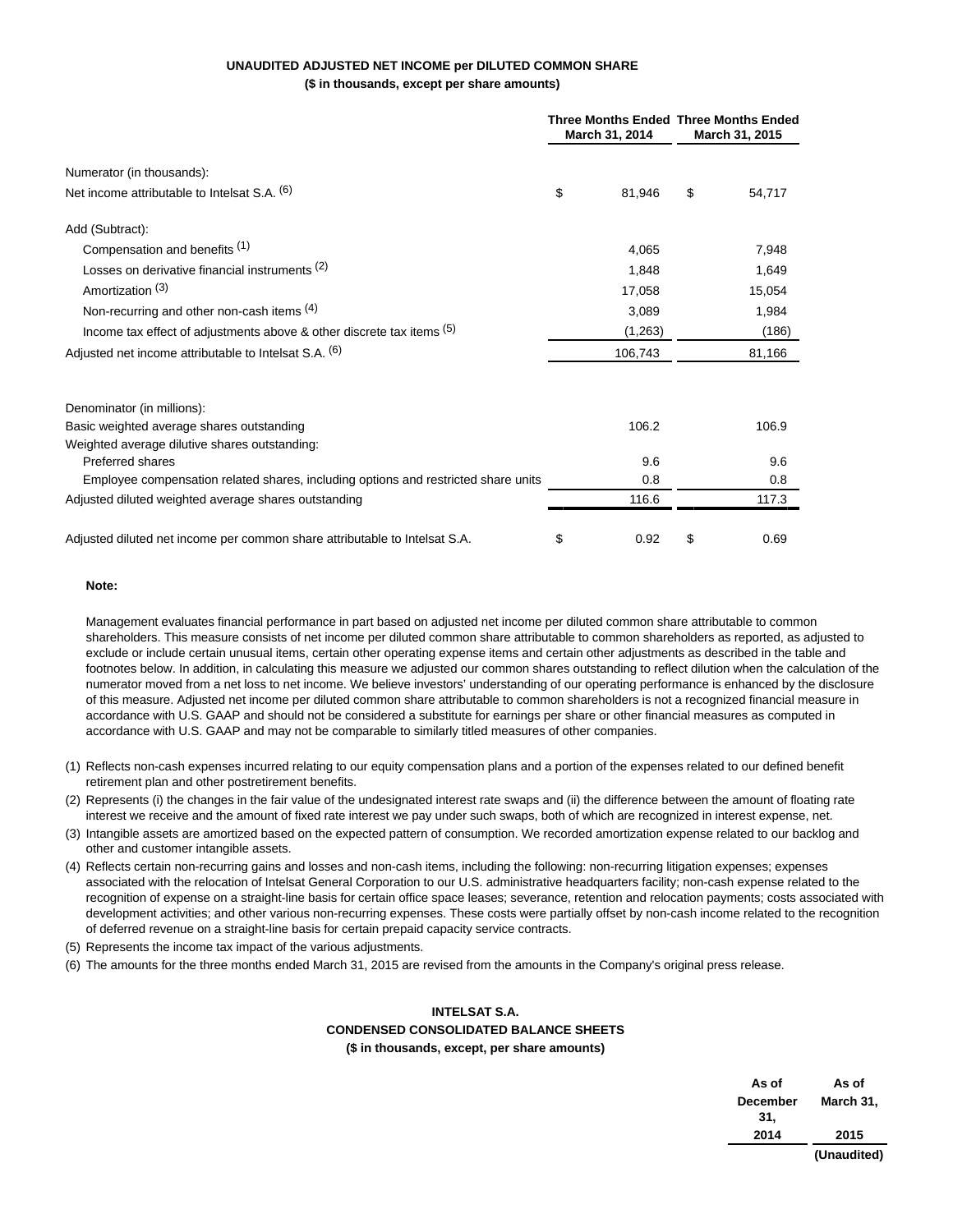# **ASSETS**

| \$<br>123,147 \$<br>258,726<br>Cash and cash equivalents<br>220,458<br>217,290<br>Receivables, net of allowance of \$35,174 in 2014 and \$34,231 in 2015<br>Deferred income taxes<br>76,315<br>75,827<br>35,945<br>Prepaid expenses and other current assets<br>Total current assets<br>455,865<br>Satellites and other property and equipment, net<br>5,880,264<br>5,908,842<br>Goodwill<br>6,780,827<br>6,780,827<br>Non-amortizable intangible assets<br>2,458,100<br>2,458,100<br>485,490<br>Amortizable intangible assets, net<br>500,545<br>393,754<br>Other assets<br><b>Total assets</b><br>\$16,469,355<br>\$16,611,379<br><b>LIABILITIES AND SHAREHOLDERS' DEFICIT</b><br>Current liabilities:<br>\$<br>151,793 \$<br>Accounts payable and accrued liabilities<br>8,974<br>2,172<br>Taxes payable<br>44,815<br>Employee related liabilities<br>Accrued interest payable<br>161,495<br>311,170<br>Current portion of long-term debt<br>49,000<br>Deferred satellite performance incentives<br>20,070<br>20,957<br>Deferred revenue<br>117,401<br>119,411<br>Other current liabilities<br>72,629<br>627,064<br>715,336<br>Total current liabilities<br>14,762,142<br>14,761,161<br>Long-term debt, net of current portion<br>163,360<br>Deferred satellite performance incentives, net of current portion<br>Deferred revenue, net of current portion<br>967,318<br>988,819<br>221,869<br>Deferred income taxes<br>211,680<br>Accrued retirement benefits<br>262,906<br>246,474<br>Other long-term liabilities<br>217,452<br>190,586<br>Shareholders' deficit:<br>Common shares; nominal value \$0.01 per share<br>1,067<br>1,071<br>5.75% Series A mandatory convertible junior non-voting preferred shares; nominal value \$0.01 per share; aggregate<br>liquidation preference of \$172,500 (\$50 per share)<br>35<br>35<br>2,125,723<br>Paid-in capital<br>2,117,898<br>Accumulated deficit<br>(2,782,741)<br>(112, 527)<br>Accumulated other comprehensive loss<br>Total Intelsat S.A. shareholders' deficit<br>(776, 268)<br>32,711<br>Noncontrolling interest<br>33,701<br>Total liabilities and shareholders' deficit<br>\$16,469,355 \$16,611,379 | Current assets: |             |
|--------------------------------------------------------------------------------------------------------------------------------------------------------------------------------------------------------------------------------------------------------------------------------------------------------------------------------------------------------------------------------------------------------------------------------------------------------------------------------------------------------------------------------------------------------------------------------------------------------------------------------------------------------------------------------------------------------------------------------------------------------------------------------------------------------------------------------------------------------------------------------------------------------------------------------------------------------------------------------------------------------------------------------------------------------------------------------------------------------------------------------------------------------------------------------------------------------------------------------------------------------------------------------------------------------------------------------------------------------------------------------------------------------------------------------------------------------------------------------------------------------------------------------------------------------------------------------------------------------------------------------------------------------------------------------------------------------------------------------------------------------------------------------------------------------------------------------------------------------------------------------------------------------------------------------------------------------------------------------------------------------------------------------------------------------------------------------------------------------------------------------------------------------------------|-----------------|-------------|
|                                                                                                                                                                                                                                                                                                                                                                                                                                                                                                                                                                                                                                                                                                                                                                                                                                                                                                                                                                                                                                                                                                                                                                                                                                                                                                                                                                                                                                                                                                                                                                                                                                                                                                                                                                                                                                                                                                                                                                                                                                                                                                                                                                    |                 |             |
|                                                                                                                                                                                                                                                                                                                                                                                                                                                                                                                                                                                                                                                                                                                                                                                                                                                                                                                                                                                                                                                                                                                                                                                                                                                                                                                                                                                                                                                                                                                                                                                                                                                                                                                                                                                                                                                                                                                                                                                                                                                                                                                                                                    |                 |             |
|                                                                                                                                                                                                                                                                                                                                                                                                                                                                                                                                                                                                                                                                                                                                                                                                                                                                                                                                                                                                                                                                                                                                                                                                                                                                                                                                                                                                                                                                                                                                                                                                                                                                                                                                                                                                                                                                                                                                                                                                                                                                                                                                                                    |                 |             |
|                                                                                                                                                                                                                                                                                                                                                                                                                                                                                                                                                                                                                                                                                                                                                                                                                                                                                                                                                                                                                                                                                                                                                                                                                                                                                                                                                                                                                                                                                                                                                                                                                                                                                                                                                                                                                                                                                                                                                                                                                                                                                                                                                                    |                 | 33,313      |
|                                                                                                                                                                                                                                                                                                                                                                                                                                                                                                                                                                                                                                                                                                                                                                                                                                                                                                                                                                                                                                                                                                                                                                                                                                                                                                                                                                                                                                                                                                                                                                                                                                                                                                                                                                                                                                                                                                                                                                                                                                                                                                                                                                    |                 | 585,156     |
|                                                                                                                                                                                                                                                                                                                                                                                                                                                                                                                                                                                                                                                                                                                                                                                                                                                                                                                                                                                                                                                                                                                                                                                                                                                                                                                                                                                                                                                                                                                                                                                                                                                                                                                                                                                                                                                                                                                                                                                                                                                                                                                                                                    |                 |             |
|                                                                                                                                                                                                                                                                                                                                                                                                                                                                                                                                                                                                                                                                                                                                                                                                                                                                                                                                                                                                                                                                                                                                                                                                                                                                                                                                                                                                                                                                                                                                                                                                                                                                                                                                                                                                                                                                                                                                                                                                                                                                                                                                                                    |                 |             |
|                                                                                                                                                                                                                                                                                                                                                                                                                                                                                                                                                                                                                                                                                                                                                                                                                                                                                                                                                                                                                                                                                                                                                                                                                                                                                                                                                                                                                                                                                                                                                                                                                                                                                                                                                                                                                                                                                                                                                                                                                                                                                                                                                                    |                 |             |
|                                                                                                                                                                                                                                                                                                                                                                                                                                                                                                                                                                                                                                                                                                                                                                                                                                                                                                                                                                                                                                                                                                                                                                                                                                                                                                                                                                                                                                                                                                                                                                                                                                                                                                                                                                                                                                                                                                                                                                                                                                                                                                                                                                    |                 |             |
|                                                                                                                                                                                                                                                                                                                                                                                                                                                                                                                                                                                                                                                                                                                                                                                                                                                                                                                                                                                                                                                                                                                                                                                                                                                                                                                                                                                                                                                                                                                                                                                                                                                                                                                                                                                                                                                                                                                                                                                                                                                                                                                                                                    |                 | 392,964     |
|                                                                                                                                                                                                                                                                                                                                                                                                                                                                                                                                                                                                                                                                                                                                                                                                                                                                                                                                                                                                                                                                                                                                                                                                                                                                                                                                                                                                                                                                                                                                                                                                                                                                                                                                                                                                                                                                                                                                                                                                                                                                                                                                                                    |                 |             |
|                                                                                                                                                                                                                                                                                                                                                                                                                                                                                                                                                                                                                                                                                                                                                                                                                                                                                                                                                                                                                                                                                                                                                                                                                                                                                                                                                                                                                                                                                                                                                                                                                                                                                                                                                                                                                                                                                                                                                                                                                                                                                                                                                                    |                 |             |
|                                                                                                                                                                                                                                                                                                                                                                                                                                                                                                                                                                                                                                                                                                                                                                                                                                                                                                                                                                                                                                                                                                                                                                                                                                                                                                                                                                                                                                                                                                                                                                                                                                                                                                                                                                                                                                                                                                                                                                                                                                                                                                                                                                    |                 |             |
|                                                                                                                                                                                                                                                                                                                                                                                                                                                                                                                                                                                                                                                                                                                                                                                                                                                                                                                                                                                                                                                                                                                                                                                                                                                                                                                                                                                                                                                                                                                                                                                                                                                                                                                                                                                                                                                                                                                                                                                                                                                                                                                                                                    |                 | 145,642     |
|                                                                                                                                                                                                                                                                                                                                                                                                                                                                                                                                                                                                                                                                                                                                                                                                                                                                                                                                                                                                                                                                                                                                                                                                                                                                                                                                                                                                                                                                                                                                                                                                                                                                                                                                                                                                                                                                                                                                                                                                                                                                                                                                                                    |                 |             |
|                                                                                                                                                                                                                                                                                                                                                                                                                                                                                                                                                                                                                                                                                                                                                                                                                                                                                                                                                                                                                                                                                                                                                                                                                                                                                                                                                                                                                                                                                                                                                                                                                                                                                                                                                                                                                                                                                                                                                                                                                                                                                                                                                                    |                 | 25,053      |
|                                                                                                                                                                                                                                                                                                                                                                                                                                                                                                                                                                                                                                                                                                                                                                                                                                                                                                                                                                                                                                                                                                                                                                                                                                                                                                                                                                                                                                                                                                                                                                                                                                                                                                                                                                                                                                                                                                                                                                                                                                                                                                                                                                    |                 |             |
|                                                                                                                                                                                                                                                                                                                                                                                                                                                                                                                                                                                                                                                                                                                                                                                                                                                                                                                                                                                                                                                                                                                                                                                                                                                                                                                                                                                                                                                                                                                                                                                                                                                                                                                                                                                                                                                                                                                                                                                                                                                                                                                                                                    |                 |             |
|                                                                                                                                                                                                                                                                                                                                                                                                                                                                                                                                                                                                                                                                                                                                                                                                                                                                                                                                                                                                                                                                                                                                                                                                                                                                                                                                                                                                                                                                                                                                                                                                                                                                                                                                                                                                                                                                                                                                                                                                                                                                                                                                                                    |                 |             |
|                                                                                                                                                                                                                                                                                                                                                                                                                                                                                                                                                                                                                                                                                                                                                                                                                                                                                                                                                                                                                                                                                                                                                                                                                                                                                                                                                                                                                                                                                                                                                                                                                                                                                                                                                                                                                                                                                                                                                                                                                                                                                                                                                                    |                 |             |
|                                                                                                                                                                                                                                                                                                                                                                                                                                                                                                                                                                                                                                                                                                                                                                                                                                                                                                                                                                                                                                                                                                                                                                                                                                                                                                                                                                                                                                                                                                                                                                                                                                                                                                                                                                                                                                                                                                                                                                                                                                                                                                                                                                    |                 | 91,818      |
|                                                                                                                                                                                                                                                                                                                                                                                                                                                                                                                                                                                                                                                                                                                                                                                                                                                                                                                                                                                                                                                                                                                                                                                                                                                                                                                                                                                                                                                                                                                                                                                                                                                                                                                                                                                                                                                                                                                                                                                                                                                                                                                                                                    |                 |             |
|                                                                                                                                                                                                                                                                                                                                                                                                                                                                                                                                                                                                                                                                                                                                                                                                                                                                                                                                                                                                                                                                                                                                                                                                                                                                                                                                                                                                                                                                                                                                                                                                                                                                                                                                                                                                                                                                                                                                                                                                                                                                                                                                                                    |                 |             |
|                                                                                                                                                                                                                                                                                                                                                                                                                                                                                                                                                                                                                                                                                                                                                                                                                                                                                                                                                                                                                                                                                                                                                                                                                                                                                                                                                                                                                                                                                                                                                                                                                                                                                                                                                                                                                                                                                                                                                                                                                                                                                                                                                                    |                 | 159,023     |
|                                                                                                                                                                                                                                                                                                                                                                                                                                                                                                                                                                                                                                                                                                                                                                                                                                                                                                                                                                                                                                                                                                                                                                                                                                                                                                                                                                                                                                                                                                                                                                                                                                                                                                                                                                                                                                                                                                                                                                                                                                                                                                                                                                    |                 |             |
|                                                                                                                                                                                                                                                                                                                                                                                                                                                                                                                                                                                                                                                                                                                                                                                                                                                                                                                                                                                                                                                                                                                                                                                                                                                                                                                                                                                                                                                                                                                                                                                                                                                                                                                                                                                                                                                                                                                                                                                                                                                                                                                                                                    |                 |             |
|                                                                                                                                                                                                                                                                                                                                                                                                                                                                                                                                                                                                                                                                                                                                                                                                                                                                                                                                                                                                                                                                                                                                                                                                                                                                                                                                                                                                                                                                                                                                                                                                                                                                                                                                                                                                                                                                                                                                                                                                                                                                                                                                                                    |                 |             |
|                                                                                                                                                                                                                                                                                                                                                                                                                                                                                                                                                                                                                                                                                                                                                                                                                                                                                                                                                                                                                                                                                                                                                                                                                                                                                                                                                                                                                                                                                                                                                                                                                                                                                                                                                                                                                                                                                                                                                                                                                                                                                                                                                                    |                 |             |
|                                                                                                                                                                                                                                                                                                                                                                                                                                                                                                                                                                                                                                                                                                                                                                                                                                                                                                                                                                                                                                                                                                                                                                                                                                                                                                                                                                                                                                                                                                                                                                                                                                                                                                                                                                                                                                                                                                                                                                                                                                                                                                                                                                    |                 |             |
|                                                                                                                                                                                                                                                                                                                                                                                                                                                                                                                                                                                                                                                                                                                                                                                                                                                                                                                                                                                                                                                                                                                                                                                                                                                                                                                                                                                                                                                                                                                                                                                                                                                                                                                                                                                                                                                                                                                                                                                                                                                                                                                                                                    |                 |             |
|                                                                                                                                                                                                                                                                                                                                                                                                                                                                                                                                                                                                                                                                                                                                                                                                                                                                                                                                                                                                                                                                                                                                                                                                                                                                                                                                                                                                                                                                                                                                                                                                                                                                                                                                                                                                                                                                                                                                                                                                                                                                                                                                                                    |                 |             |
|                                                                                                                                                                                                                                                                                                                                                                                                                                                                                                                                                                                                                                                                                                                                                                                                                                                                                                                                                                                                                                                                                                                                                                                                                                                                                                                                                                                                                                                                                                                                                                                                                                                                                                                                                                                                                                                                                                                                                                                                                                                                                                                                                                    |                 |             |
|                                                                                                                                                                                                                                                                                                                                                                                                                                                                                                                                                                                                                                                                                                                                                                                                                                                                                                                                                                                                                                                                                                                                                                                                                                                                                                                                                                                                                                                                                                                                                                                                                                                                                                                                                                                                                                                                                                                                                                                                                                                                                                                                                                    |                 |             |
|                                                                                                                                                                                                                                                                                                                                                                                                                                                                                                                                                                                                                                                                                                                                                                                                                                                                                                                                                                                                                                                                                                                                                                                                                                                                                                                                                                                                                                                                                                                                                                                                                                                                                                                                                                                                                                                                                                                                                                                                                                                                                                                                                                    |                 | (2,728,024) |
|                                                                                                                                                                                                                                                                                                                                                                                                                                                                                                                                                                                                                                                                                                                                                                                                                                                                                                                                                                                                                                                                                                                                                                                                                                                                                                                                                                                                                                                                                                                                                                                                                                                                                                                                                                                                                                                                                                                                                                                                                                                                                                                                                                    |                 | (103, 405)  |
|                                                                                                                                                                                                                                                                                                                                                                                                                                                                                                                                                                                                                                                                                                                                                                                                                                                                                                                                                                                                                                                                                                                                                                                                                                                                                                                                                                                                                                                                                                                                                                                                                                                                                                                                                                                                                                                                                                                                                                                                                                                                                                                                                                    |                 | (704, 600)  |
|                                                                                                                                                                                                                                                                                                                                                                                                                                                                                                                                                                                                                                                                                                                                                                                                                                                                                                                                                                                                                                                                                                                                                                                                                                                                                                                                                                                                                                                                                                                                                                                                                                                                                                                                                                                                                                                                                                                                                                                                                                                                                                                                                                    |                 |             |
|                                                                                                                                                                                                                                                                                                                                                                                                                                                                                                                                                                                                                                                                                                                                                                                                                                                                                                                                                                                                                                                                                                                                                                                                                                                                                                                                                                                                                                                                                                                                                                                                                                                                                                                                                                                                                                                                                                                                                                                                                                                                                                                                                                    |                 |             |

# **INTELSAT S.A.**

# **UNAUDITED CONDENSED CONSOLIDATED STATEMENTS OF CASH FLOWS (\$ in thousands)**

|                                                                                   |    | <b>March 31, 2014</b> |    | Three Months Ended Three Months Ended<br>March 31, 2015 |  |
|-----------------------------------------------------------------------------------|----|-----------------------|----|---------------------------------------------------------|--|
| Cash flows from operating activities:                                             |    |                       |    |                                                         |  |
| Net income                                                                        | \$ | 82,896                | \$ | 55,665                                                  |  |
| Adjustments to reconcile net income to net cash provided by operating activities: |    |                       |    |                                                         |  |
| Depreciation and amortization                                                     |    | 169,585               |    | 171,405                                                 |  |
| Provision for doubtful accounts                                                   |    | (2,563)               |    | 5.070                                                   |  |
| Foreign currency transaction loss                                                 |    | 223                   |    | 5,205                                                   |  |
| Share-based compensation                                                          |    | 3.958                 |    | 7.831                                                   |  |
| Deferred income taxes                                                             |    | (1, 398)              |    | 900                                                     |  |
| Amortization of discount, premium, issuance costs and related costs               |    | 5,618                 |    | 4.977                                                   |  |
| Unrealized gains on derivative financial instruments                              |    | (5, 141)              |    | (5,321)                                                 |  |
| Amortization of actuarial loss and prior service credits for retirement benefits  |    | 2,537                 |    | 4,039                                                   |  |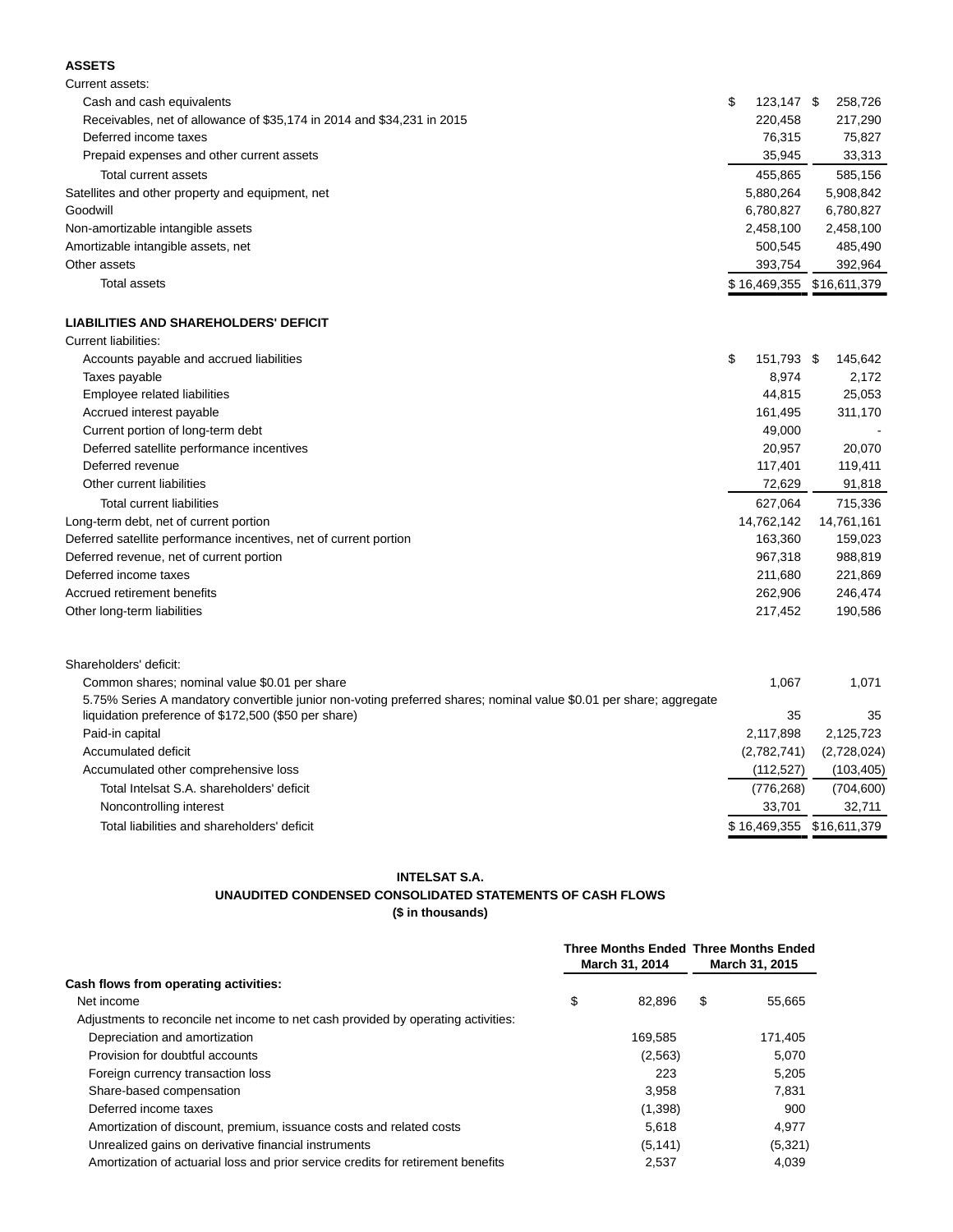| Other non-cash items                                                                      | 44            | (27)          |
|-------------------------------------------------------------------------------------------|---------------|---------------|
| Changes in operating assets and liabilities:                                              |               |               |
| Receivables                                                                               | (20, 522)     | (1,902)       |
| Prepaid expenses and other assets                                                         | (192)         | (4,299)       |
| Accounts payable and accrued liabilities                                                  | (6,368)       | (25, 967)     |
| Accrued interest payable                                                                  | 143,500       | 149,675       |
| Deferred revenue                                                                          | 5,487         | 22,679        |
| Accrued retirement benefits                                                               | (6,320)       | (6, 118)      |
| Other long-term liabilities                                                               | (4, 453)      | 2,541         |
| Net cash provided by operating activities                                                 | 366,891       | 386,353       |
| Cash flows from investing activities:                                                     |               |               |
| Payments for satellites and other property and equipment (including capitalized interest) | (166, 440)    | (186, 992)    |
| Other investing activities                                                                |               | 5             |
| Net cash used in investing activities                                                     | (166, 440)    | (186, 987)    |
| Cash flows from financing activities:                                                     |               |               |
| Repayments of long-term debt                                                              | (12, 209)     | (49,000)      |
| Dividends paid to preferred shareholders                                                  | (2,480)       | (2,480)       |
| Capital contribution from noncontrolling interest                                         | 6,105         |               |
| Dividends paid to noncontrolling interest                                                 | (1,846)       | (1,938)       |
| Principal payments on deferred satellite performance incentives                           | (5, 164)      | (5,260)       |
| Other financing activities                                                                | 2,968         | 96            |
| Net cash used in financing activities                                                     | (12, 626)     | (58, 582)     |
| Effect of exchange rate changes on cash and cash equivalents                              | (223)         | (5,205)       |
| Net change in cash and cash equivalents                                                   | 187,602       | 135,579       |
| Cash and cash equivalents, beginning of period                                            | 247,790       | 123,147       |
| Cash and cash equivalents, end of period                                                  | \$<br>435,392 | \$<br>258,726 |
| Supplemental cash flow information:                                                       |               |               |
| Interest paid, net of amounts capitalized                                                 | \$<br>89,752  | \$<br>76,758  |
| Income taxes paid, net of refunds                                                         | 15,529        | 14,074        |
| Supplemental disclosure of non-cash investing activities:                                 |               |               |
| Accrued capital expenditures                                                              | \$<br>52,382  | \$<br>73.014  |

### **INTELSAT S.A.**

# **UNAUDITED RECONCILIATION OF NET CASH PROVIDED BY OPERATING ACTIVITIES TO FREE CASH FLOW FROM OPERATIONS (\$ in thousands)**

|                                                                                                                                        | March 31.<br>2014 |                      | Three Months Ended Three Months Ended<br>March 31.<br>2015 |                      |
|----------------------------------------------------------------------------------------------------------------------------------------|-------------------|----------------------|------------------------------------------------------------|----------------------|
| Net cash provided by operating activities<br>Payments for satellites and other property and equipment (including capitalized interest) |                   | 366.891<br>(166.440) |                                                            | 386.353<br>(186,992) |
| Free cash flow from operations                                                                                                         |                   | 200.451              |                                                            | 199.361              |

### **Note:**

Free cash flow from operations consists of net cash provided by operating activities, less payments for satellites and other property and equipment (including capitalized interest). Free cash flow from operations excludes proceeds resulting from settlement of insurance claims, and is not a measurement of cash flow under GAAP. Intelsat believes free cash flow from operations is a useful measure of financial performance that shows a company's ability to fund its operations. Free cash flow from operations is used by Intelsat in comparing its performance to that of its peers and is commonly used by analysts and investors in assessing performance. Free cash flow from operations does not give effect to cash used for debt service requirements and thus does not reflect funds available for investment or other discretionary uses. Free cash flow from operations is not a measure of financial performance under GAAP, and may not be comparable to similarly titled measures of other companies. You should not consider free cash flow from operations as an alternative to operating or net income, determined in accordance with GAAP, as an indicator of Intelsat's operating performance, or as an alternative to cash flows from operating activities, determined in accordance with GAAP, as an indicator of cash flows or as a measure of liquidity.